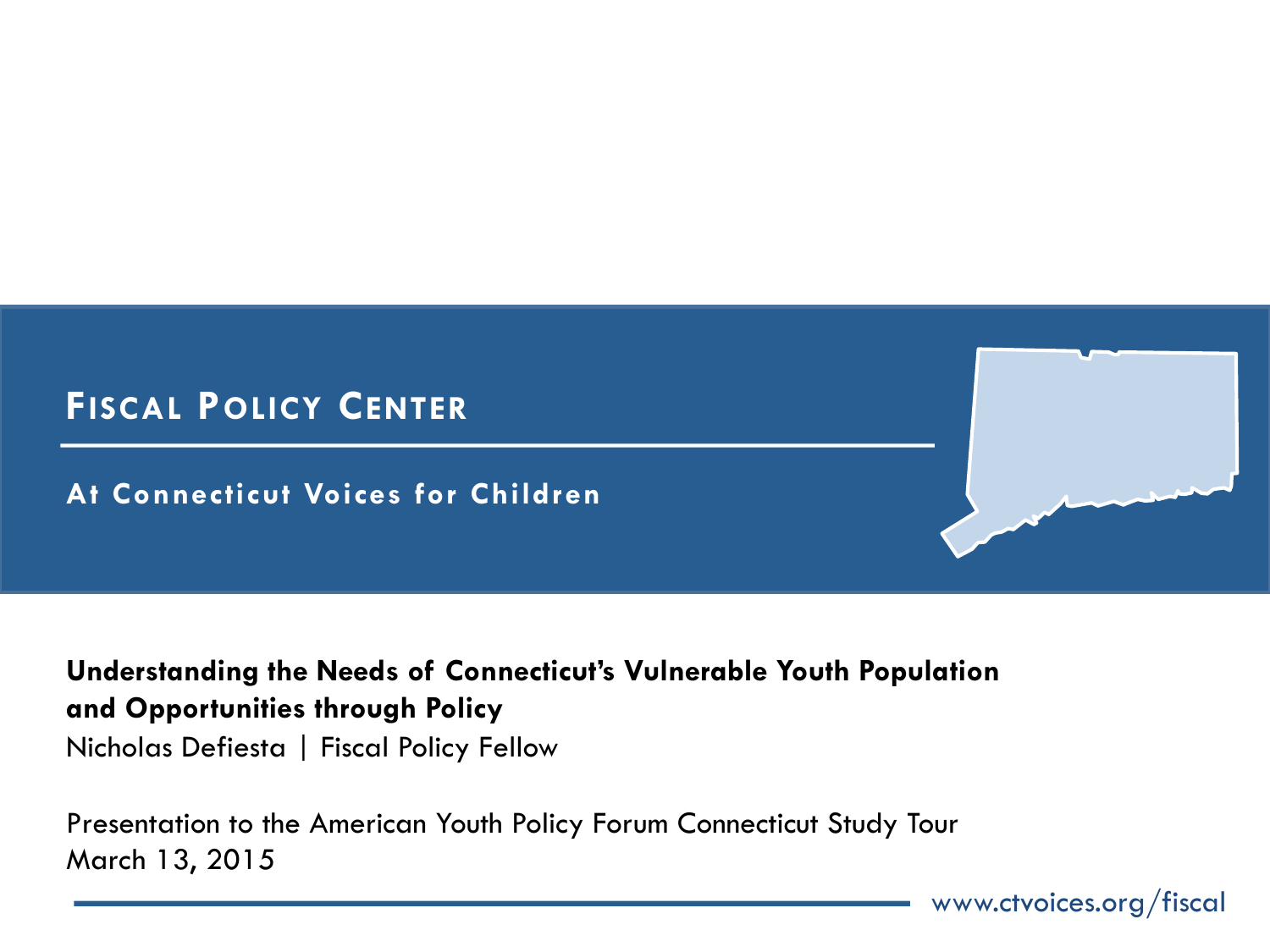- 1. Connecticut's Job Market Continues to Pose Great Challenges
- 2. The Economy Has Harmed Some Workers More than Others
- 3. Inequality Threatens to Exacerbate Age and Race Disparities
- 4. Public Policies Must Respond to Growing Disparities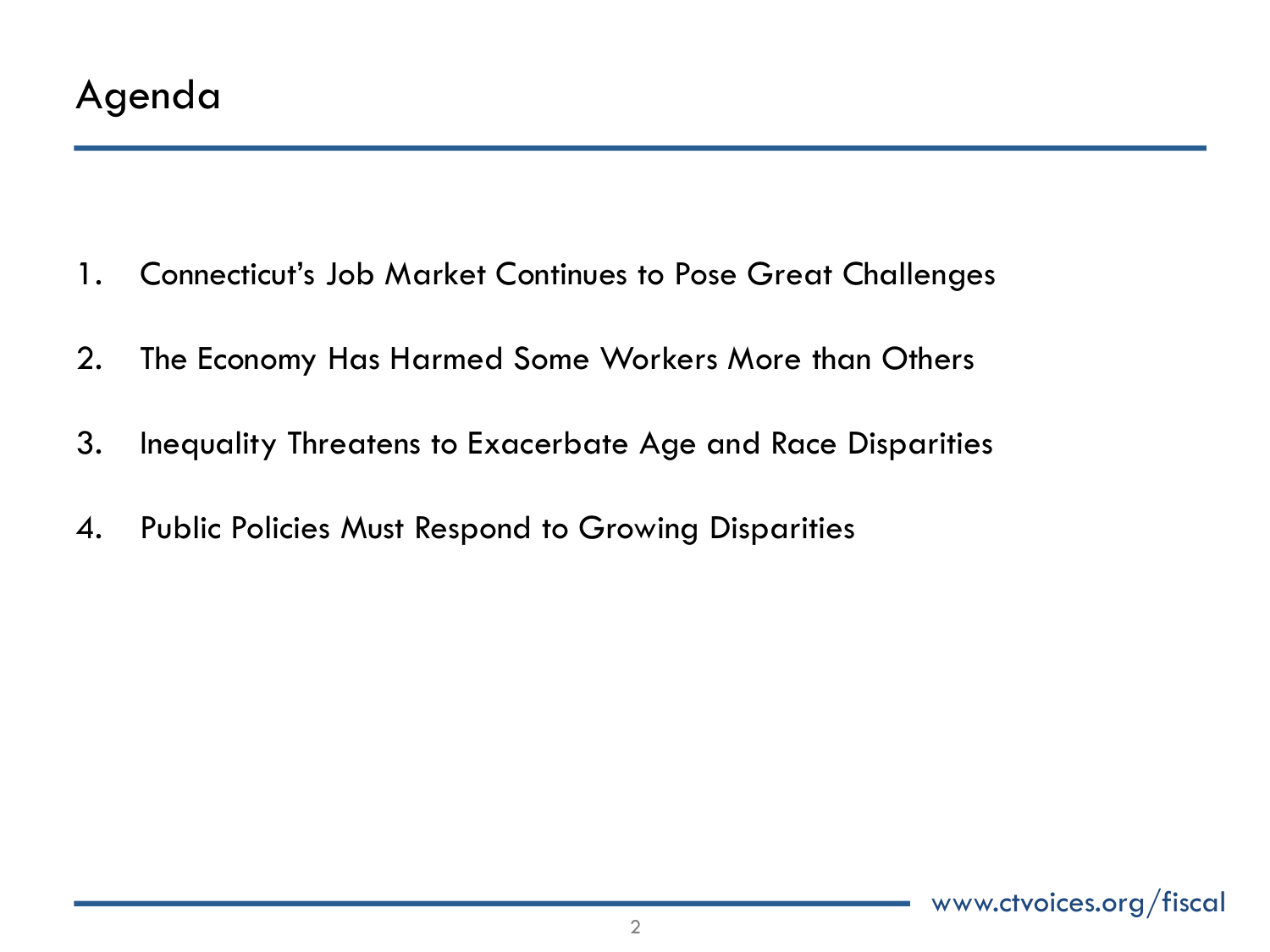

 $\triangleright$  CT has barely more jobs today than 25 years ago, even though our population has grown.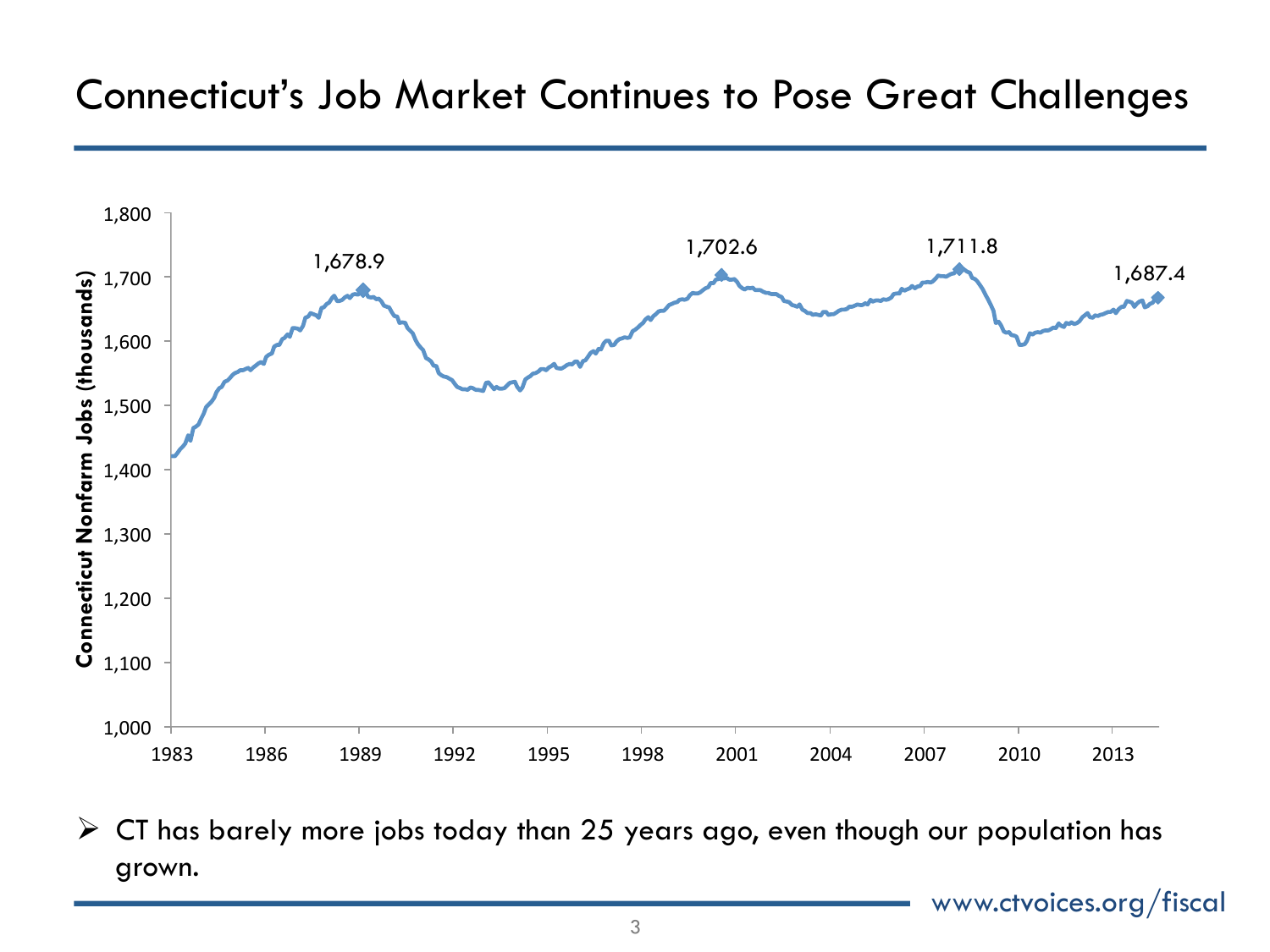

 $\triangleright$  Over the same period, our economic growth has lagged the Nation's.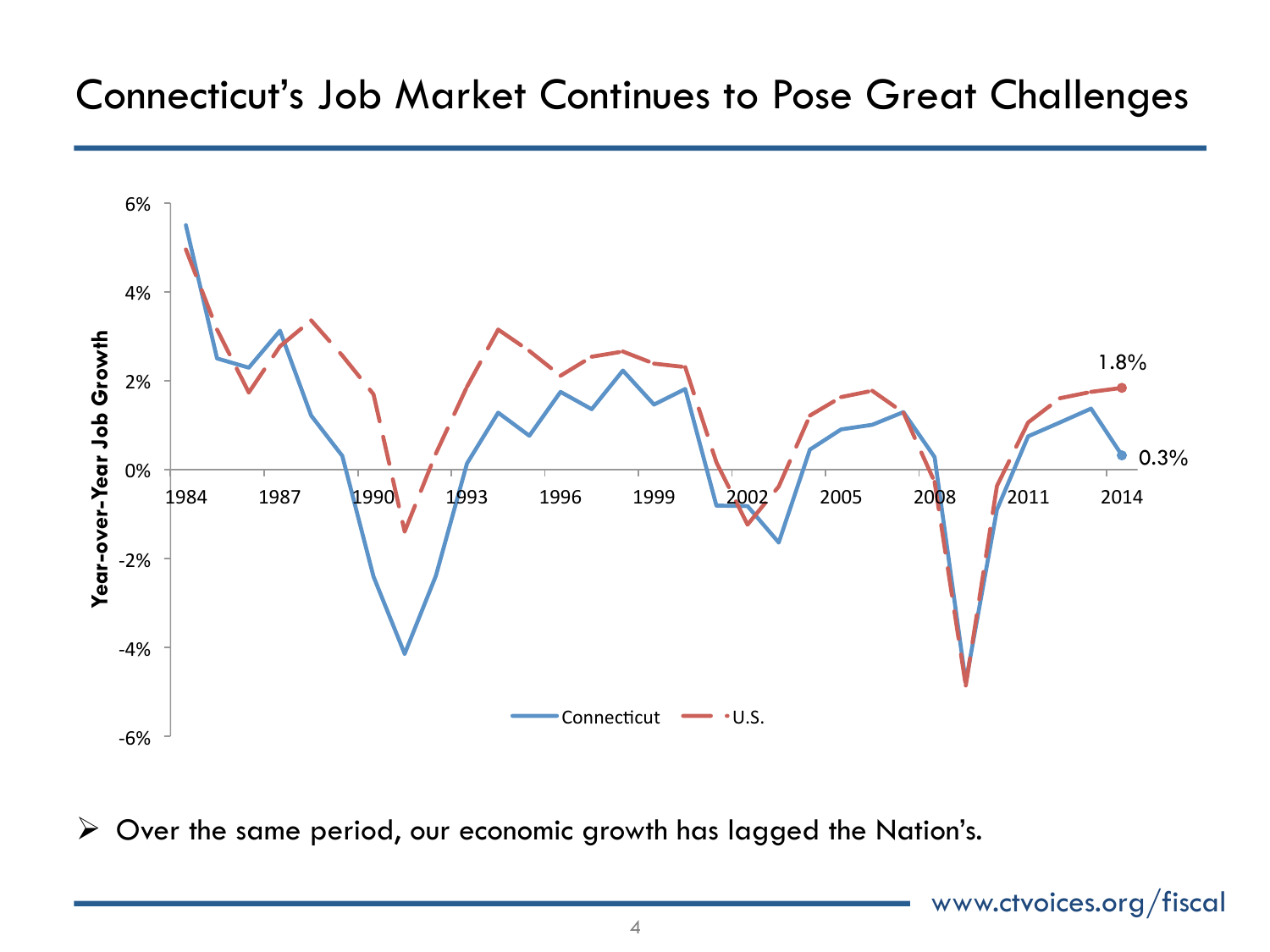

 $\triangleright$  Unemployment remains higher than at the same point after the previous 3 recessions.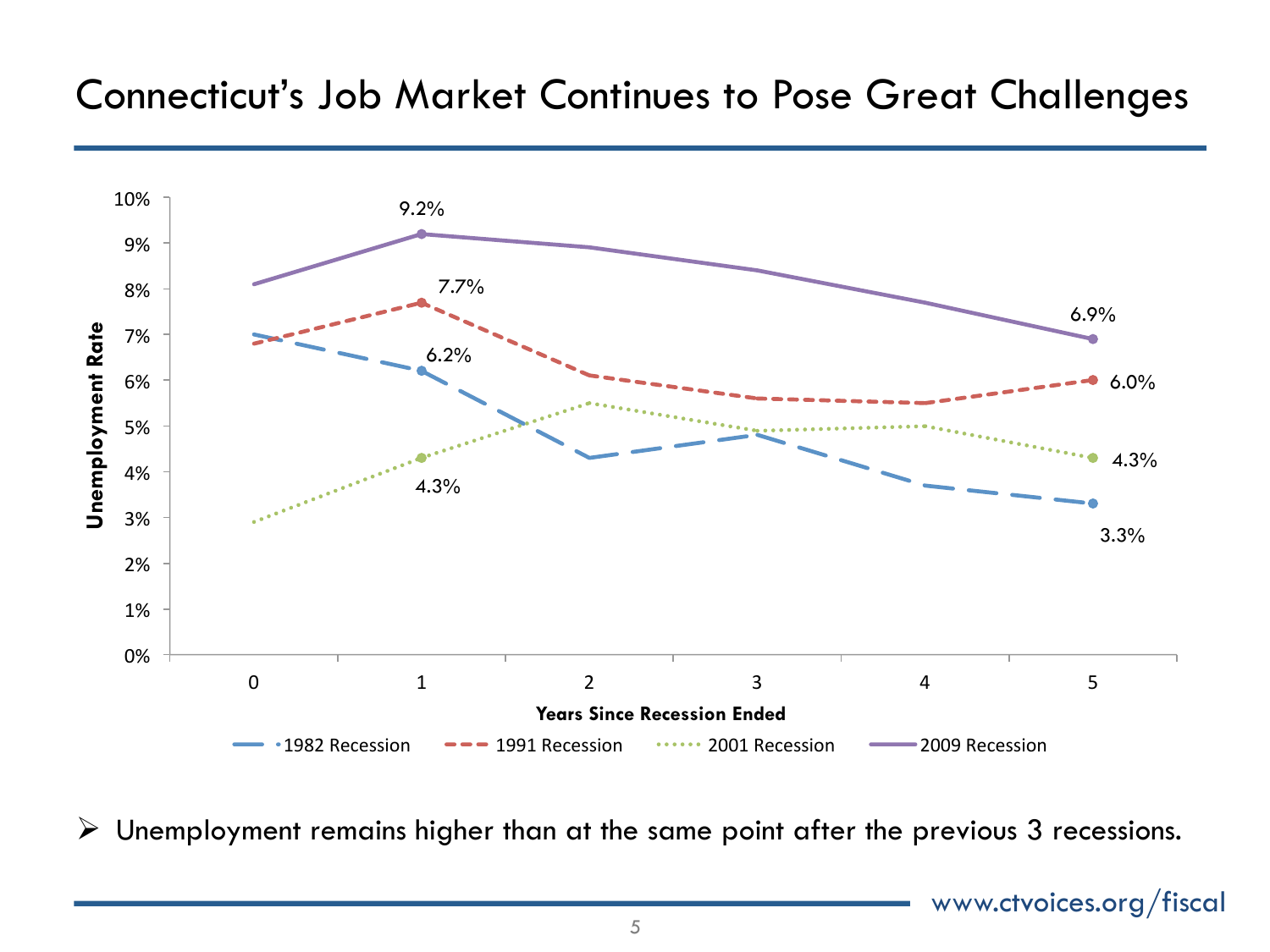

 $\triangleright$  The share of long-term unemployment remains unusually high as well.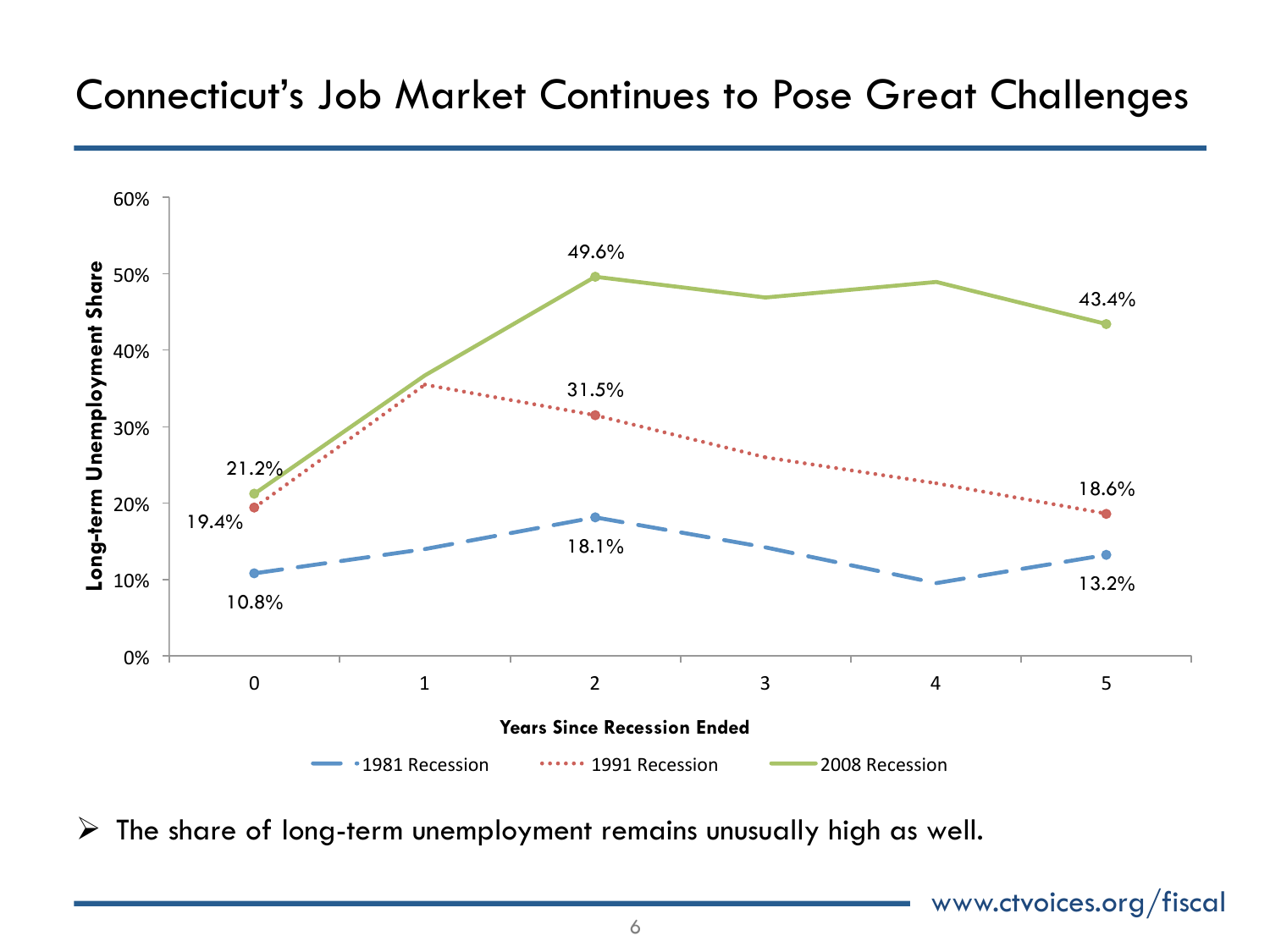

 $\triangleright$  As a consequence, Connecticut—which was once exceptional in the share of people it put to work—looks more average.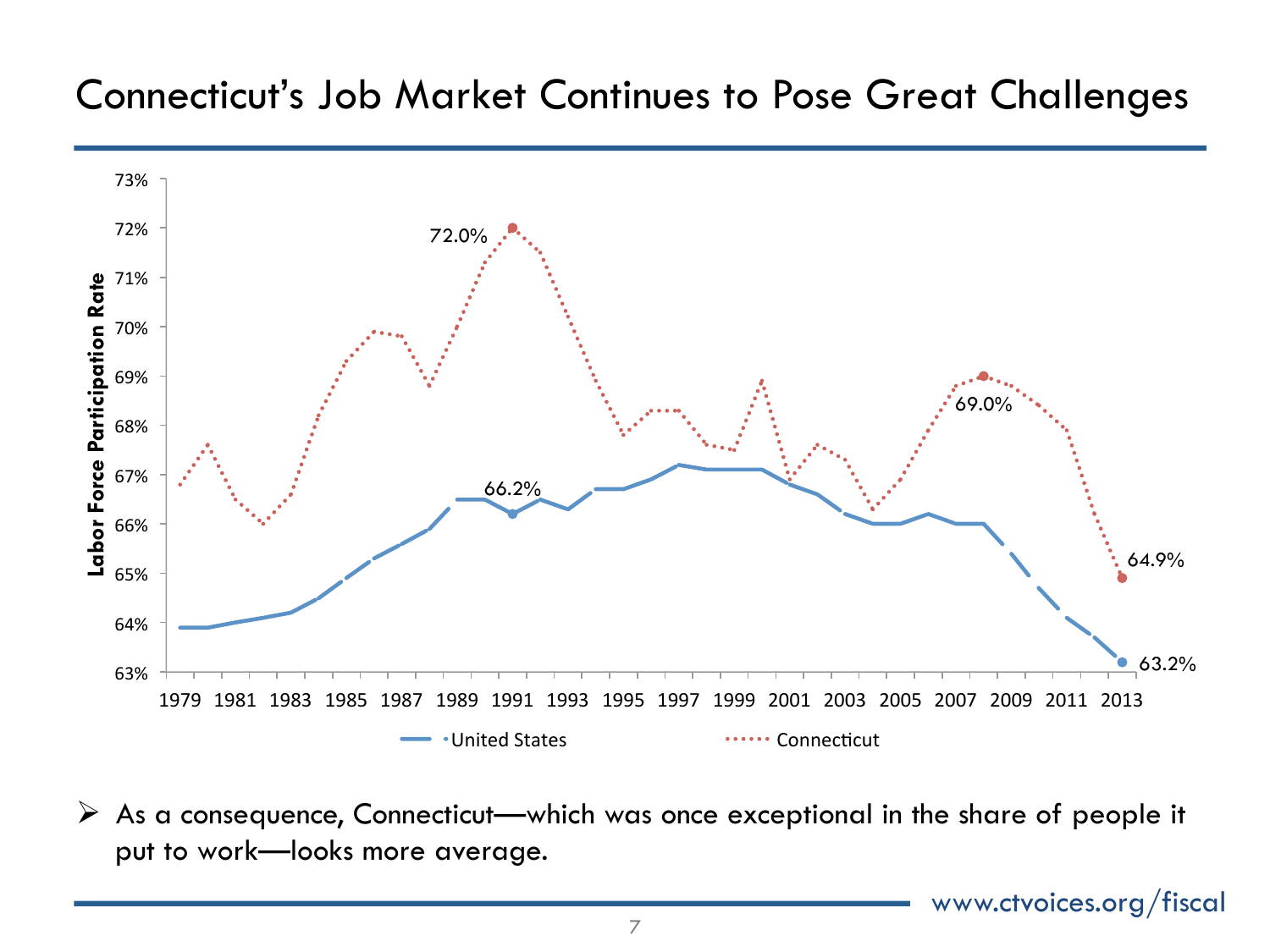# The Economy Has Harmed Some Workers More than Others



 $\triangleright$  Young workers face twice the unemployment rate of older workers.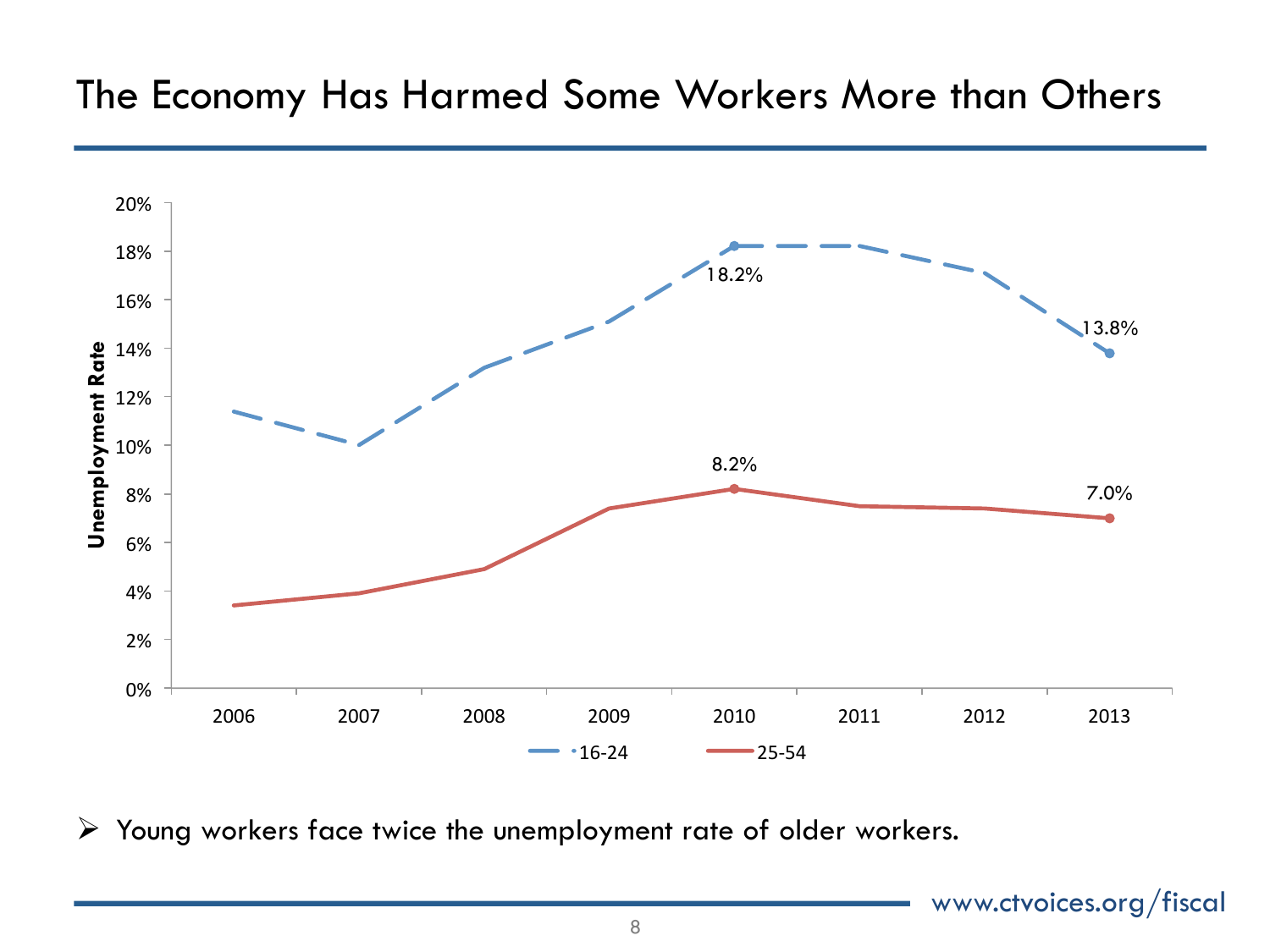## The Economy Has Harmed Some Workers More than Others



 $\triangleright$  While older workers have generally stayed in the workforce, many young workers have delayed entering: some are staying in school; others simply cannot find work.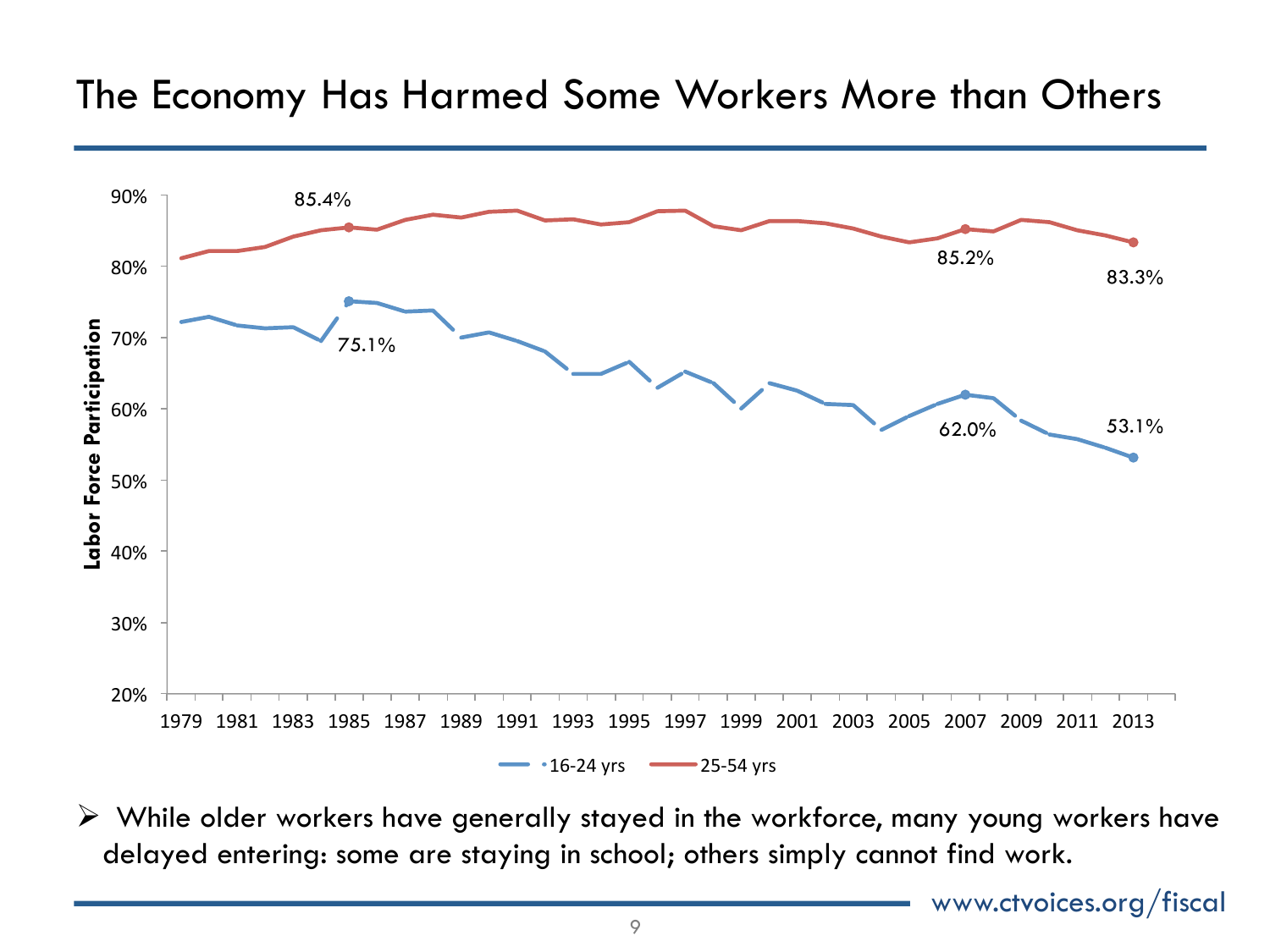# Inequality Threatens to Exacerbate Age and Race Disparities



 $\triangleright$  The largest and fastest growing sector—health care—has the second lowest wages. Meanwhile, other sectors that pay well, such as manufacturing & finance, have shrunk.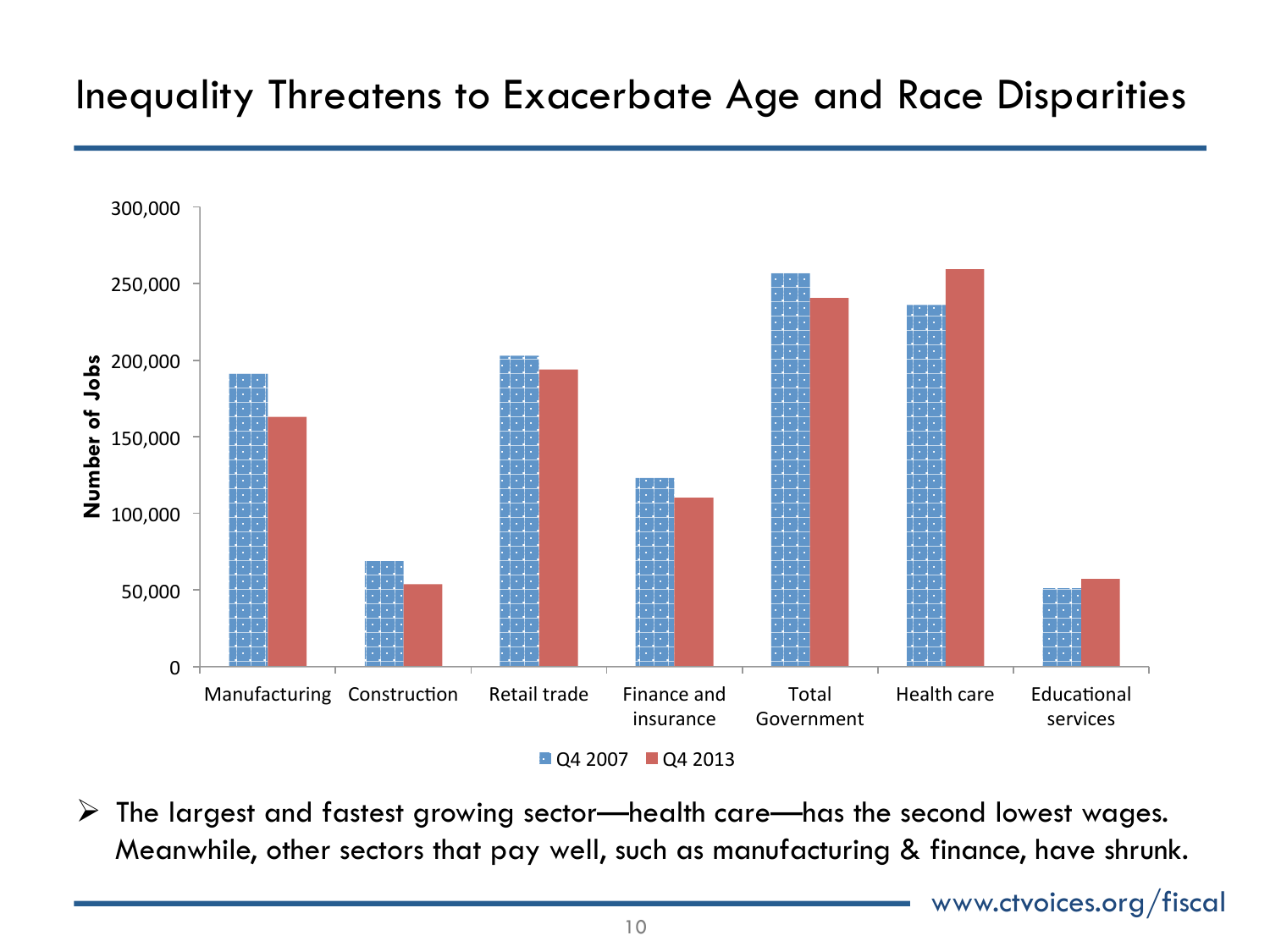# Public Policies Must Respond to Growing Disparities

- Our efforts must:
	- **Focus on racial equity** 
		- Connecticut has the largest racial achievement gap
		- Structural barriers must be identified and redressed
	- **Understand workforce development as youth development** 
		- We must start EARLY to build pathways to the middle class, both within the largest sectors (e.g., health care) and those with the highest wages (e.g., manufacturing, finance, and insurance)
		- **Two-generation solutions** offer a particularly promising opportunity to grow the middle class
- Best practices include:
	- **Working hand-in-hand with employers** (e.g., P-TECH with IBM in Norwalk, EARN in Maryland)
	- **Crafting apprenticeship models** (e.g., South Carolina)